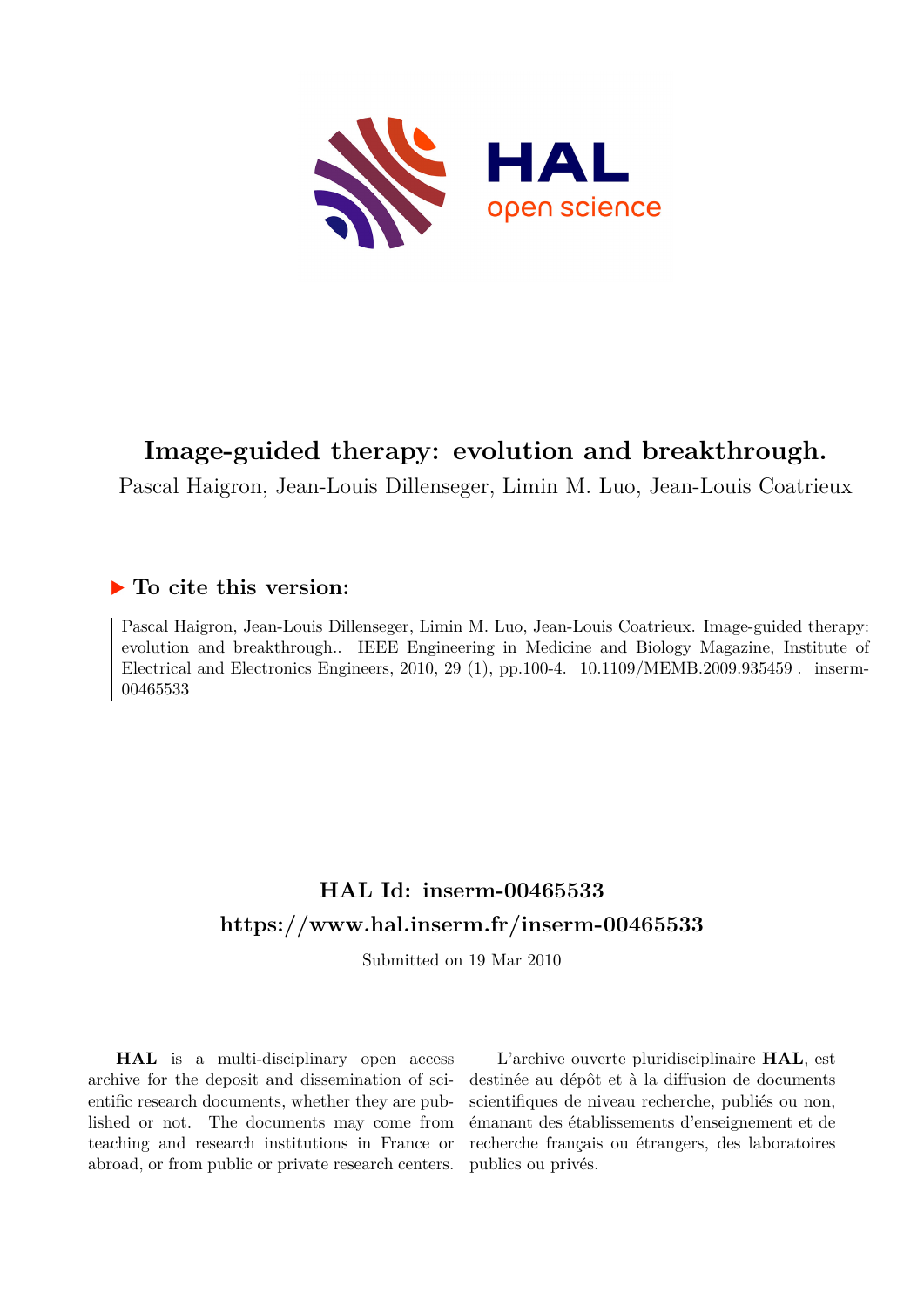# **Image-guided therapy: evolution and breakthrough**

Pascal Haigron<sup>1,2,4</sup>, Jean Louis Dillenseger<sup>1,2,4</sup>, Limin Luo<sup>3,4</sup>, Jean Louis Coatrieux<sup>1,2,4</sup>

<sup>1</sup>INSERM U642, Laboratoire Traitement du Signal et de l'Image, 35042 Rennes, France <sup>2</sup>Université de Rennes I, 35042 Rennes, France

<sup>3</sup>Laboratory of Image Science and Technology, Department of Computer Science and Engineering, Southeast University, 210096, Nanjing, China

<sup>4</sup>Centre de Recherche en Information Biomédicale Sino-Français (CRIBs)

Beyond the advances made in computer-assisted interventions and robotic systems [1], the demand of more efficient and safer therapies remains challenging. Thus, if is it possible today to improve the instrument tracking and steering, the target localization, to miniaturize the sensors and actuators and to conduct preoperatively planned minimally invasive therapies, we still need new resources to achieve permanent destruction of abnormal tissues or suppression of pathological processes. Most of the physics-based (or energy-based) therapeutic principles at our disposal have been established a long time ago but their actions on basic cellular and molecular mechanisms are not yet fully understood. They all have a wide spectrum of clinical targets in terms of organs and pathologies, modes of application (external, interstitial, intraluminal, etc.) with advantages and side-effect drawbacks, proven indications and contraindications. Some of them may still face controversies regarding their outcomes. This short paper, mainly focused on tumor destruction, briefly reviews in its first part some of these techniques and sketches the next generation under investigation. The formers include radiofrequency (RF), high intensity focused ultrasound (HiFU), microwaves and cryotherapy, all being temperature-based. Laser-based approaches (e.g. photodynamic therapy at large) are also discussed. Radiotherapy and its variants (hadrontherapy, brachytherapy, Gamma knife and Cyberknife) remain of course the reference technique in cancer treatment. The next breakthroughs are examined in the second part of the paper. They are based on the close association between imaging agents, drugs and some stimulation technique. The on-going research efforts in that direction show that, if they are still far from clinical applications, strong expectations are made. From the point of view of interventional planning and image guidance, all of them share a lot of concerns.

# **Improving current therapies**

Hyper- and hypothermia exposures and radiotherapy treatments are aimed at tissue destruction. Although complex, the latter has well-established protocols while the former still needs guidelines to set the conditions for thermal damage in humans. They have been successful for localized tumors through extracorporeal, interstitial or endocavitary uses. Imaging guidance is required in order to target the tumor site and to monitor the treatment intra-operatively either by independent imaging modalities or by a stand-alone dual-mode device integrating imaging and therapeutic capabilities. Imaging objectives and constraints depend on multiple factors such as the targeted organs, access paths, and therapeutic process. Furthermore, not only energy deposition has to be concentrated on the target while minimizing its impact on surrounding tissues and organs as for radiotherapy but it depends on multiple parameters to be adjusted and a precise real-time measure of temperature must be available.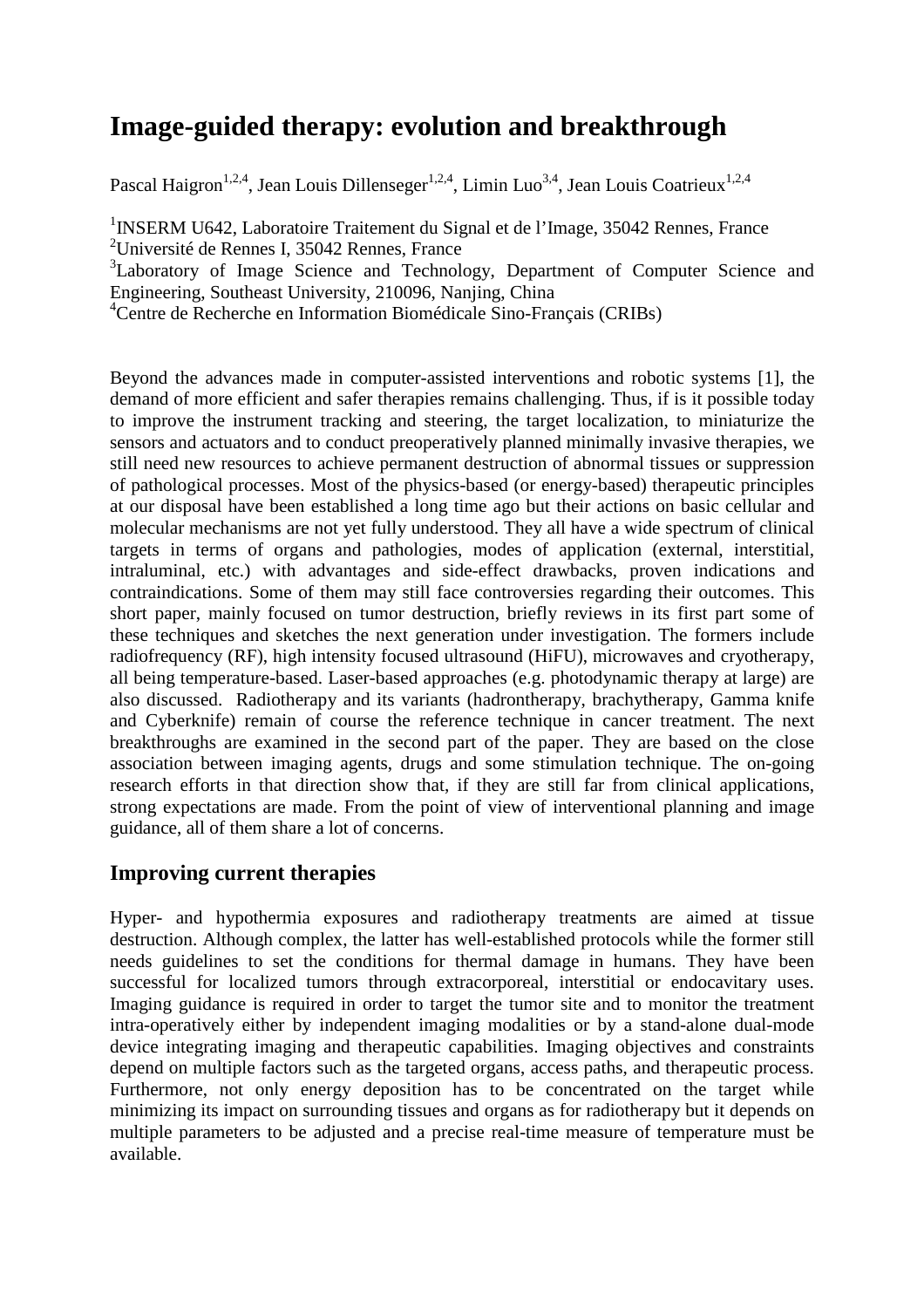#### *Temperature-based therapies*

*Radiofrequency ablation (RFA)* is based on electric current-mediated heat applied through an electrode placed into the target. Resistive heating around the RFA electrode is produced by fast ion oscillations at frequency typically ranging over 450-500 kHz [2] [3]. In order to avoid different sequential placements into large lesions, multitined electrodes (figure 1) or internal electrode cooling is sometimes used. Monopolar and bipolar energy delivery are also considered. The surrounding tissue temperature can be directly controlled by sensors located in the tips of the electrodes or by measuring the tissue impedance. Atrial fibrillation suppression is a major application of this thermoablative technique but applications for unresectable cancer increase significantly within the last years. RFA has the advantage of small diameter probes but requires 10-25 minutes for treatment.

*Microwave ablation (MWA)* is obtained by creating rapid oscillations of water molecules, thus causing frictional heating leading to coagulation and necrosis. MWA probes are basically coaxial waveguides [4]. Several frequencies, 915 MHz and 2.45 GHz, are authorized and lead to treat volumes up to 4-5 cm in diameter. Improvements in antenna design (from triaxial to dielectric resonator antenna) have been recently brought with the objective to extend the treated area, to better conform the radiation pattern and to reduce the probe size. MWA is considered as less affected by the heat sink problem due to the presence of large vessels nearby the tumor as compared with RFA and HiFU. Shorter ablation times are achieved but minimizing the probe diameter currently reaching a few centimeters remains challenging.

*High intensity ultrasound* has raised a lot of interest for years [5] and is now widely disseminated. Focused transducers, *HiFU* (High Intensity Focused Ultrasound) and non (or weakly) focused transducers, *HiCU* (High Intensity Contact Ultrasound), operating at a few MHz, are marketed (figure 2). They incorporate ultrasound imaging sensors for guidance. The energy delivered over a few seconds can induce high temperatures (typically  $>60^{\circ}$ C) and generate irreversible tissue necrosis at the target region while not damaging surrounding tissues. An active research is conducted in this field and major improvements can be expected for a full electronic 3D phased array focusing and miniaturized probes allowing interstitial procedures. Today assessed for prostate cancer treatment, they should find a wide spectrum of clinical applications. The main technical limitation remains however the time required (e.g. few hours) to ablate tumors of large diameters. Another major step is under progress with the CMUT (Capacitive Micromachined Ultrasound Transducers) technology [6] which may offer better performance in pressure field, bandpass and more flexibility in probe topology design than the current piezoelectric technology.

*Laser ablation*, e.g. laser-induced thermotherapy, is another approach with a large range of clinical applications. Light in the near infrared part of the spectrum -- as from a NdYAG laser at 1064 nm or a semiconductor diode laser at 805 nm – can be effective up to 10 mm of tissue. Beams are transmitted via thin fibers, so that endoscopic procedures can be applied, and focused to small spots to destroy tissues. Interstitial laser photocoagulation can be performed over a few minutes via fibers through needles at low power (about 3 W, avoiding so tissue vaporization, to be compared with the 60-80 W used endoscopically). Low level laser (LLLT) [7] is also expected for improving wound healing, repair of soft tissues and relief of pain and inflammation. However, like all the physical therapies described here, the key issues rely on a precise positioning the fibers in the target area, the control of the extent of laser induced necrosis to the tumor volume, therefore, image-guidance is here critical too.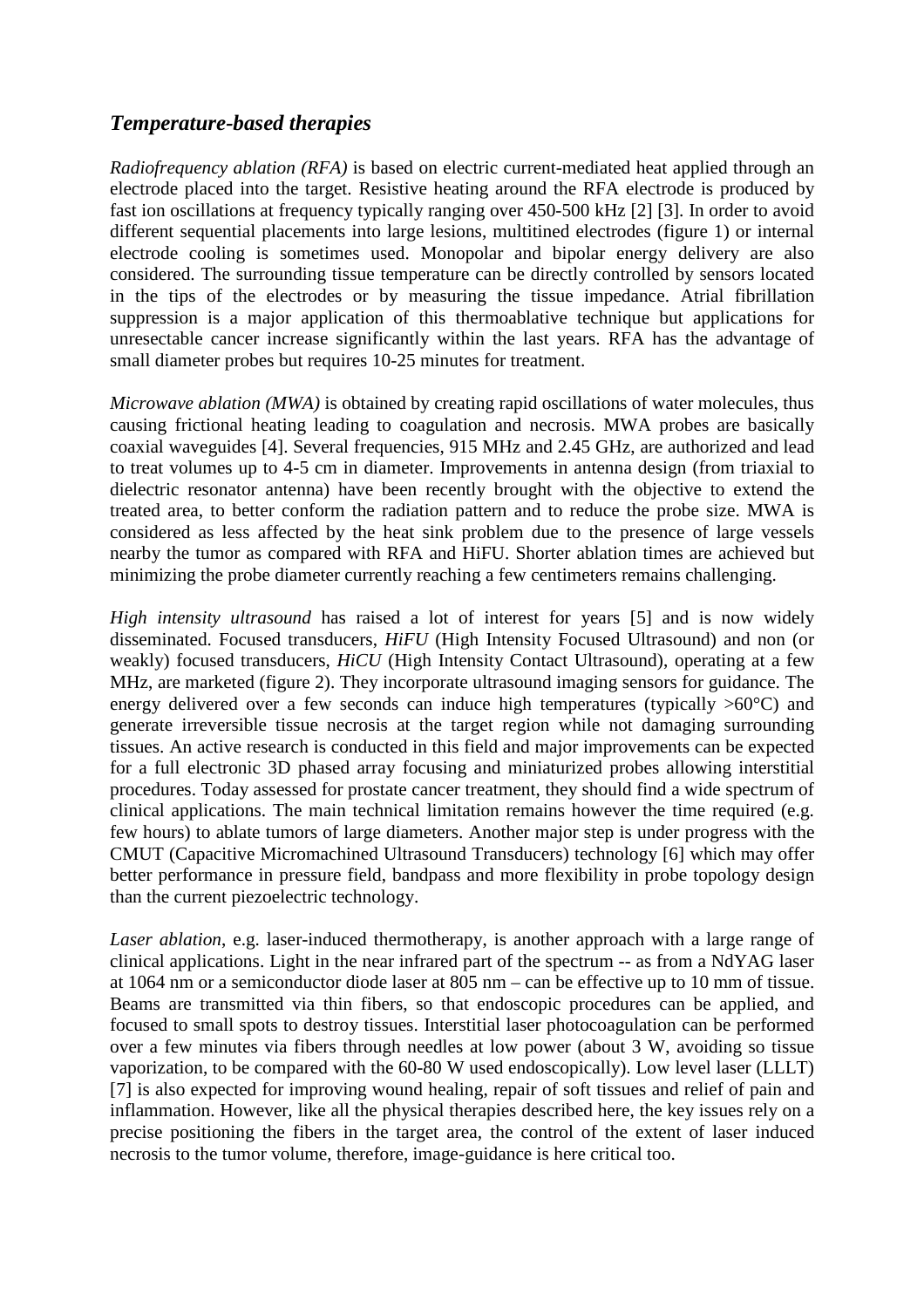*Cryotherapy* consists to locally induce very cold temperatures (-75<sup>o</sup>C) at a catheter tip below -75°C which results in irreversible cell destruction within a so-called "ice ball". The adhesion of the tip to the tissue leads to a stable ablation [2] [8]. A recent breakthrough has been made by the introduction of argon gas rather than liquid nitrogen. Argon, taking advantage of the Joule-Thompson effect, provides a faster cooling of the cryoprobe (figure 3) which significantly speeds up the treatment and makes easier the sequential control of freeze-thaw cycles (thawing is achieved by helium). Multiple cryoprobes, each with embedded thermocouple for temperature monitoring, allow for large tumor ablation as in liver. Although this technology evolved significantly the last few years, and can now be performed percutaneously with smaller probes facilitating their placement, it is often replaced by RF treatment.

### *Radiation therapy*

Conventional radiotherapy with photon beams (X-rays) is the main technique and the gold standard reference for cancer treatment. Significant steps forward have been made in the 60's and 70's in medical imaging and the new capabilities offered in 3D visualization of the anatomical structures that allowed to better plan and compute radiation dose by taking into account the different tissue attenuations. Advances have also been seen with *3D-conformal* and *intensity modulated radiation therapies* (IMRT) in order to limit the irradiation of healthy tissues, the main concern of all physical therapies as we have seen before. By conforming the dose to the target shape, a higher concentration can be achieved while minimizing the impact on the selected normal tissues. IMRT makes use of 6-10 beams, coplanar or non-coplanar, their intensity being varied across the irradiation field by means of computer controlled collimators ("multileaf collimators"). Conformal dose distribution can be improved through recent advanced techniques such as Volumetric Modulated Arc Therapy (VMAT) where the target is continuously irradiated while the source of the beam is rotated around the patient in single or multiple arcs. Sophisticated simulation planning programs (e.g. inverse problem) have been or have still to be developed to optimize the dose delivery. External beam therapy includes Gamma knife and more recently the fully robotized Cyber knife. Hadrontherapy is a new technique, also external, based on non-elementary particles. However, an alternative is represented by brachytherapy (also known as curietherapy) where radioactive sources are placed inside or near the area to be treated.

*Brachytherapy* has been considered effective for very different situations (prostate cancer for instance). This modality is one of the oldest [9], which may be either temporary or permanent. In temporary brachytherapy, the radioactive sources are placed inside or near a tumor for a specific amount of time and then withdrawn. Permanent low dose brachytherapy (also called "seed" implantation) involves placing radioactive seeds in or near the tumor and leaving them until their radioactivity goes to zero (several weeks or months according to the type of used radioactive sources). A pre-operative planning, image-based, is required in order to find the optimal locations and the amount of time needed to deliver the correct radiation dose. An accurate, intra-operative positioning of the sources in patient's body has to be achieved for a successful therapy. The assumption made here is that the radioactive seeds will not shift during the overall treatment period.

*Gamma Knife* can be seen as an advanced step in focused multibeam radiation therapy (for a recent review of other radiosurgery systems, X-knife, CyberKnife (figure 4), etc. refer to [10]). Originally proposed by the Swedish neurosurgeon Lars Leksell for neurosurgery, Gamma Knife is a self-contained unit with 201 Colbat-60 sources mounted in a hemispheric array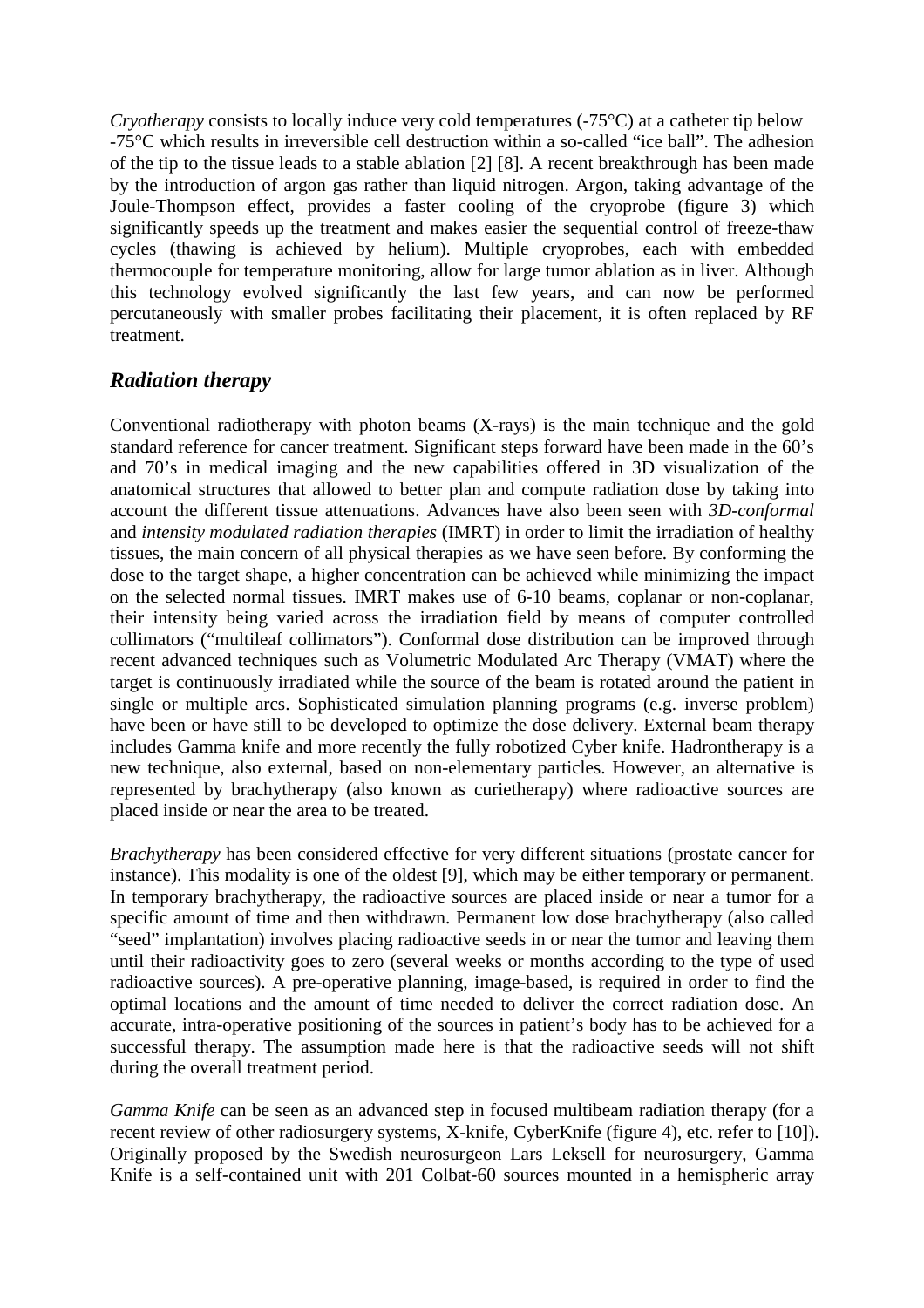(figure 5) such that gamma ray beams focus to a common point (isocenter). Multiple isocenters are used to match the global radiation dose distribution to an irregular tumor volume. Its interchangeable collimating helmets allow variation of focusing point size, exposing the desired beam diameter such as 4, 8, 14, and 18 mm. An alternative is the Rotational Gamma System with 30 Colbat-60 sources arranged in a rotating hemispheric shell [11], simulating an infinite number of beams and promoting extremely high target to surface dose ratios. Its collimating system is a concentric collimating hemisphere, inside the source hemisphere, co-rotating with the sources, to achieve the same desired beam diameters as Gamma Knife. Treatment planning (figure 6) is a key subsystem of Gamma Knife, which includes the functionality required to import patient images, calculate dose distributions, simulate and evaluate treatment plans, verify treatment parameters, and export completed plans to the treatment unit.

*Hadrontherapy* (or charged particle therapy) exploits heavy protons and has the advantage over photons or lighter particles to penetrate deeply in the body while transferring almost all the energy at the end of their path., the peak dose known as the "Bragg Peak", allowing thus to reduce the dose to the healthy tissues in front [12]. The position of this sharp peak depends on the mass and the speed of the particles. Thus, the depth can be controlled by varying the beam energy and a homogeneous dose delivered over the whole volume of interest by spreading out the Bragg Peak. Heavy ions, such as carbon, have a higher relative biologic effectiveness (RBE) than protons and are expected to offer more efficient treatment for deepseated tumors. The beam produced by a cyclotron or synchrotron is narrow (4-10 mm diameter) and is enlarged by passive scattering or active directional scanning (using magnetic fields in such a way that a point-based treatment, intensity modulated, is carried out over the target volume). Technically very sound and appealing by its principles, proton therapy has not yet demonstrated significant benefits and carbon ion therapy must still be considered as experimental. Much more clinical evidence is required according to the high costs involved by this technology.

# **Multimodal therapy**

As pointed out above, both basic research is required to better understand the physical effects of temperature-based therapies on normal and abnormal tissues, and more clinical, multicentre and comparative trials are needed. Most of them are today combined with radiotherapy techniques leading to the concept of "multimodal therapy". The motivations can be to make use either of their different advantages and effects, or to face a failure of the first applied therapy (evidence supports the consideration of cryotherapy and HiFU after external-beam radiotherapy, for instance). The multimodal therapy is similar to that known in medical imaging for a while. In such case, registration issues, so fundamental in medical robotics, are of concern. As with any other treatment for cancer, appropriate patient selection is critical and determines the outcome.

New perspectives for computer-assisted interventions are open when temperature-based approaches are applied. Emphasis is put in the literature on the need to design well defined planning which is of course of major importance. More critical and challenging in our point of view is the adaptive way required to manage the treatment. Ideally, the temperature must be not only measured but also controlled in real-time and heat and cooling adjusted accordingly. This means to be capable to solve the heat equation for instance (the tissue is heterogeneous and vessels play an important role in modifying the boundary conditions) and consequently update the treatment plans while the temperature is continuously evolving. This is a very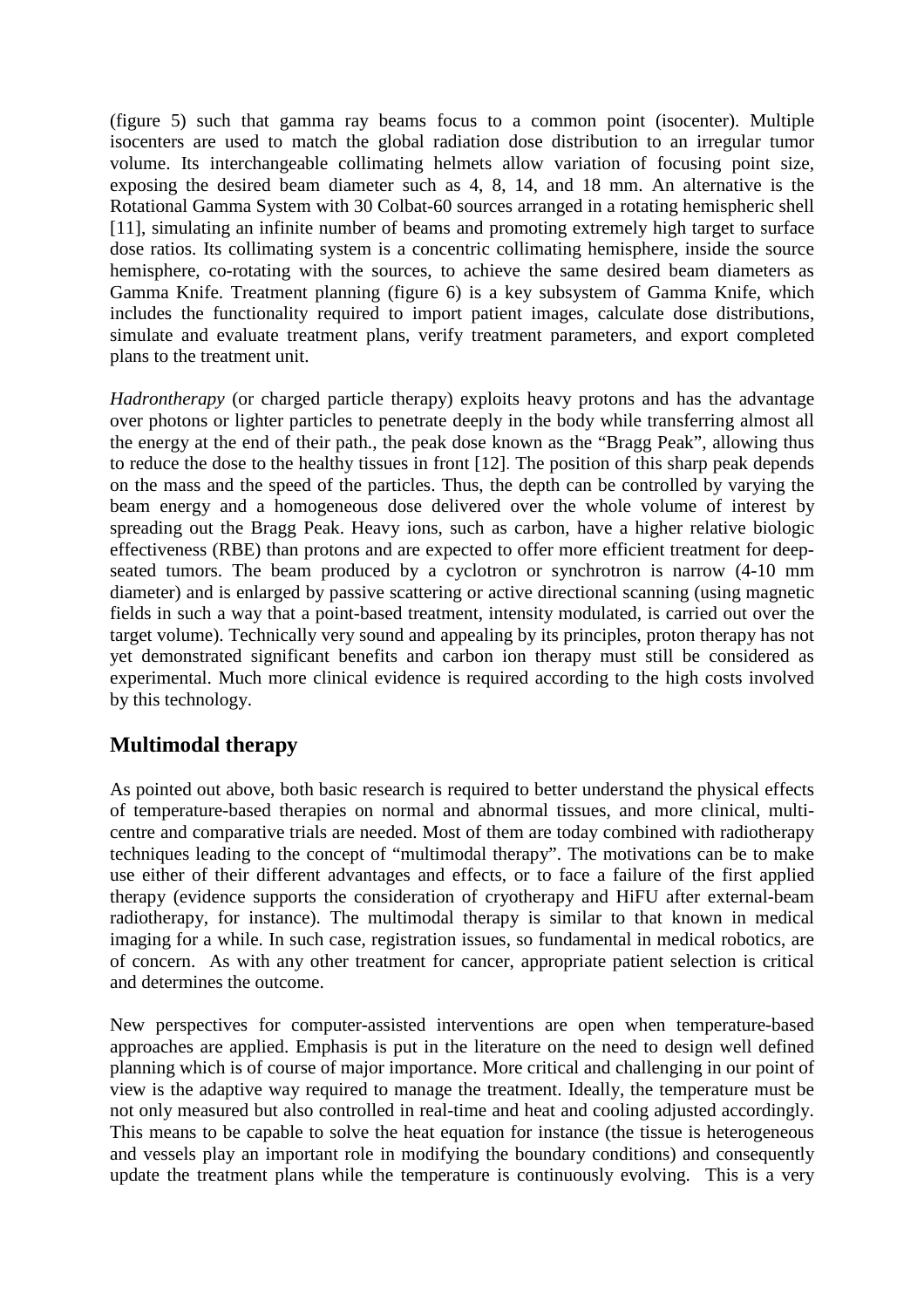challenging task. The temperature measurement can be available either directly when sensors are put on the catheter tip or indirectly through MRI. In the latter case, if additional interventional constraints and costs must be taken into account, the high demand in other clinical applications for the development of MRI compatible robotic systems should be an advantage. High Intensity Ultrasound technique, although still mainly used in a stand-alone station, is already concerned. Apart the measure, the benefit is also to access to fully 3D data providing reliable and precise positions of the target and the probe.

#### **Physically-enhanced and image-guided drug therapy**

Beyond the above physical therapies, new approaches are on the way. Drug delivery activated by heat, ultrasound or light belongs to these new attempts. Several factors in fact limit the molecular target therapies among which the high fluid pressure, the balance to make between delivery, determined by perfusion, and accumulation, resulting from permeability. The molecular size of the agent has of course also a major role. The first way to improve this process consists to modify the drug in order to facilitate the accumulation at the target site. It may be performed for instance by adding a carrier vehicle encapsulating the molecule (liposomes, nanoparticles or polymers). An alternative is to modify the physiological conditions of the tumor in order to decrease its resistance to accumulation and increase the perfusion. Dual monitoring low hyperthermia and drug deposit for this purpose is a sound and challenging way to do that. If some imaging agent (e.g. probe) is added, tracking the delivery becomes effective.

In short, five components represented by a chemotherapeutic drug, a drug delivery vehicle, an imaging agent suited for MRI, PET, ultrasound, optical imaging, etc. together with an appropriate activation mean, define the next breakthrough to be accomplished. Radiofrequency, microwave, ultrasound and light are of interest to boost and control intracellular drug delivery. The major impact on cancer treatment that can be expected explains the many studies presently conducted on thermosensitive liposomes for example.

*Microbubble* carriers are a way to deliver drugs and therapeutic genes. Acoustically-driven active lipospheres (AALs) are used by Ferrara [13] and when these microbubbles are in place, they are fragmented by higher intensity ultrasound, spraying their contents into the target tissue. Although focused by now on liposphere delivery to blood vessel walls, this principle should have broad applications. The combination of imaging function, release and radiation force, with different frequency bands, in a unique transducer could open major clinical windows.

*Light activated* treatment has also a great potential although no applications have not yet fully established. This *photodynamic therapy* (PDT), a cheap therapy, provides treatment with low power red light (e.g. laser) after administration of a photosensitizing drug [14]. There is no increase in tissue temperature and so collagen and elastin are less affected, preserving mechanical properties. Under light illumination at an appropriate wavelength, hydroxy radicals or singlet oxygen are produced inducing oxidation and death of tissues. A wide array of photosensitizers for PDT exists and is marketed.

# **Conclusion**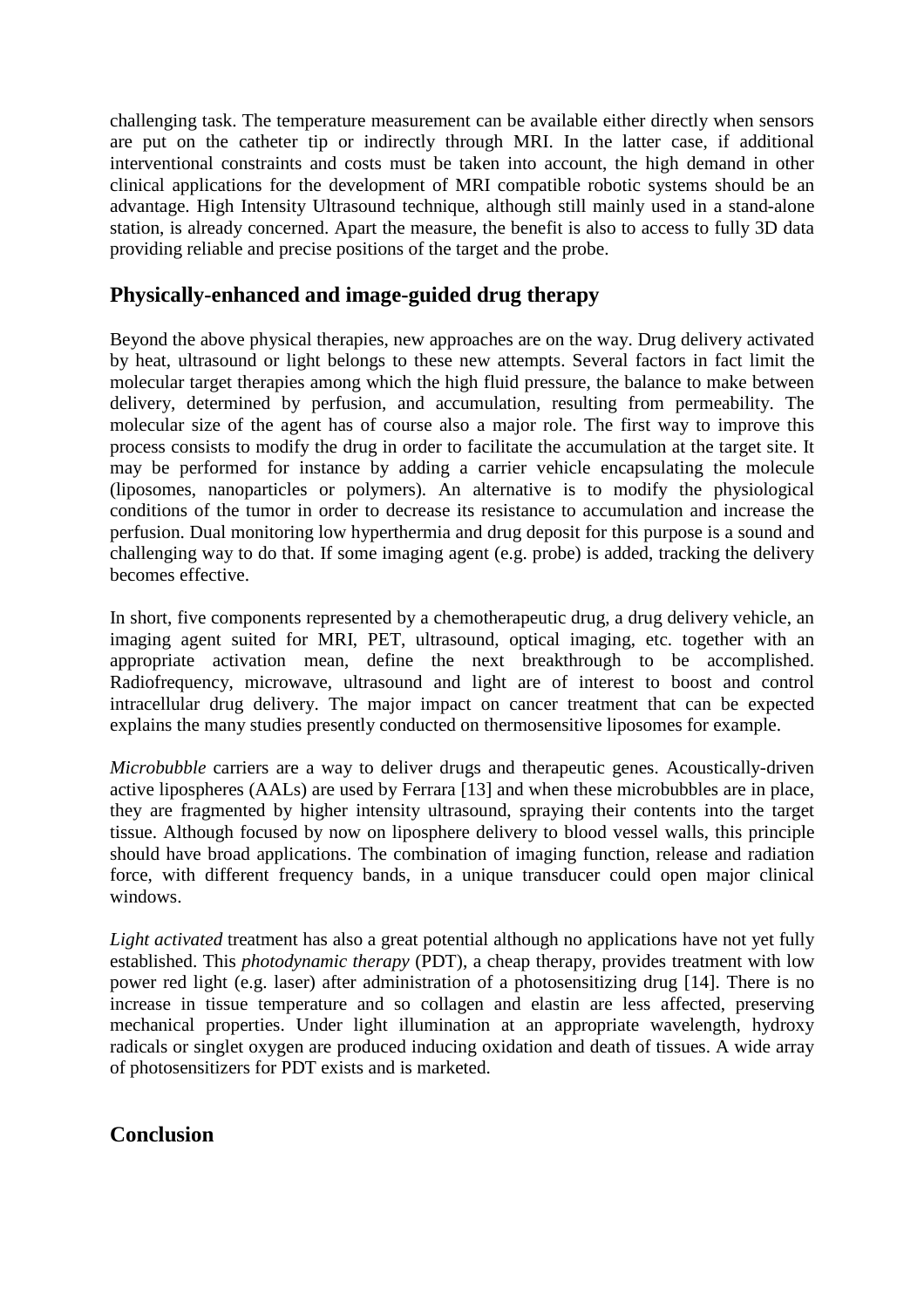Many questions remain open in most of the physics-based therapies that we have been shortly reviewed. All are based on principles discovered a long time ago and advances are still far from being sufficient. Clinical studies do not clarify enough how and when they should be used in first intention or sequenced over time. In other words, patients must be cared today and not tomorrow. No doubt that they offer many opportunities. New probe and transducer design, device miniaturization through MEMS technology will converge with the parallel evolution of medical robots, imaging modalities and drug delivery advances. Almost all, if not all, physical therapeutic systems described here are basically image-guided and can be merged into the medical robot frame. Dual sensing and actuating (or activating) devices are in progress, and even if there is a long way from the initial concepts to clinical applications (with inherent quality control and traceability), the trend toward more efficient, less invasive care will support the efforts made in the field. In parallel, basic research opens new windows. For instance, terahertz (THz) imaging (with a frequency range lying between the infrared and microwave regions of the spectrum) is just emerging as a biomedical modality. We do not know if, in the future, it may not have therapeutic applications [15].

#### **References**

[1] Haigron P, Luo L, Coatrieux J.L, "Issues in image-guided therapy", IEEE Eng Med Biol Mag, 28, 4, pp. 96-8, 2009

[2] O'Rourke A.P, Haemmerich D, Prakash P, Converse M.C, Mahvi D.M, Webster J.G, "Current status of liver tumor ablation devices", Expert Rev Med Devices, 4, 4, 523-537, 2007

[3] Ni Y, Mulier S, Miao Y, Michel L, Marchal G, "A review of the general aspects of radiofrequency ablation," Abdom Imaging, vol. 30, pp. 381-400, 2005

[4] Bertram J.M, Yang D, Converse M.C, Webster J.G, Mahvi D.M, "A review of coaxialbased interstitial antennas for hepatic microwave ablation", Crit Rev Biomed Eng, 34, 3, 187- 213, 2006

[5] Bouchoux G, Berriet R, Lafon C, Fleury G, Cathignol D, Chapelon J.Y, "Dual mode transducer for ultrasound monitored thermal therapy", Ultrasound Med Biol, 34, 4, 607-616, 2008.

[6] Wygant I.O.; Zhuang X, Yeh, D.T, Oralkan O, Ergun A.S, Karaman M, Khuri-Yakub B.T, Integration of 2D CMUT arrays with front-end electronics for volumetric ultrasound imaging, EEE Trans Ultrason Ferroelectr Freq Control, 55, 2, pp.327-342, 2008.

[7] Schindl A, Schindl M, Pernerstorfer-Schön H, Schindl L, "Low intensity laser therapy: a review", J Investig Med, 48, 5, pp 312-326, 2000

[8] Seifert T.J, Morris D.L, Steele G.D, "World survey on the complications of hepatic and prostate cryotherapy", World journal of surgery, 23, 2, pp.109-114, 1999

[9] Kumar P.P, Sade B, "Brachytherapy for meningiomas", In: Meningiomas: Diagnosis, Treatment and outcome, J.H Lee Ed, Springer London, pp 283-292, 2009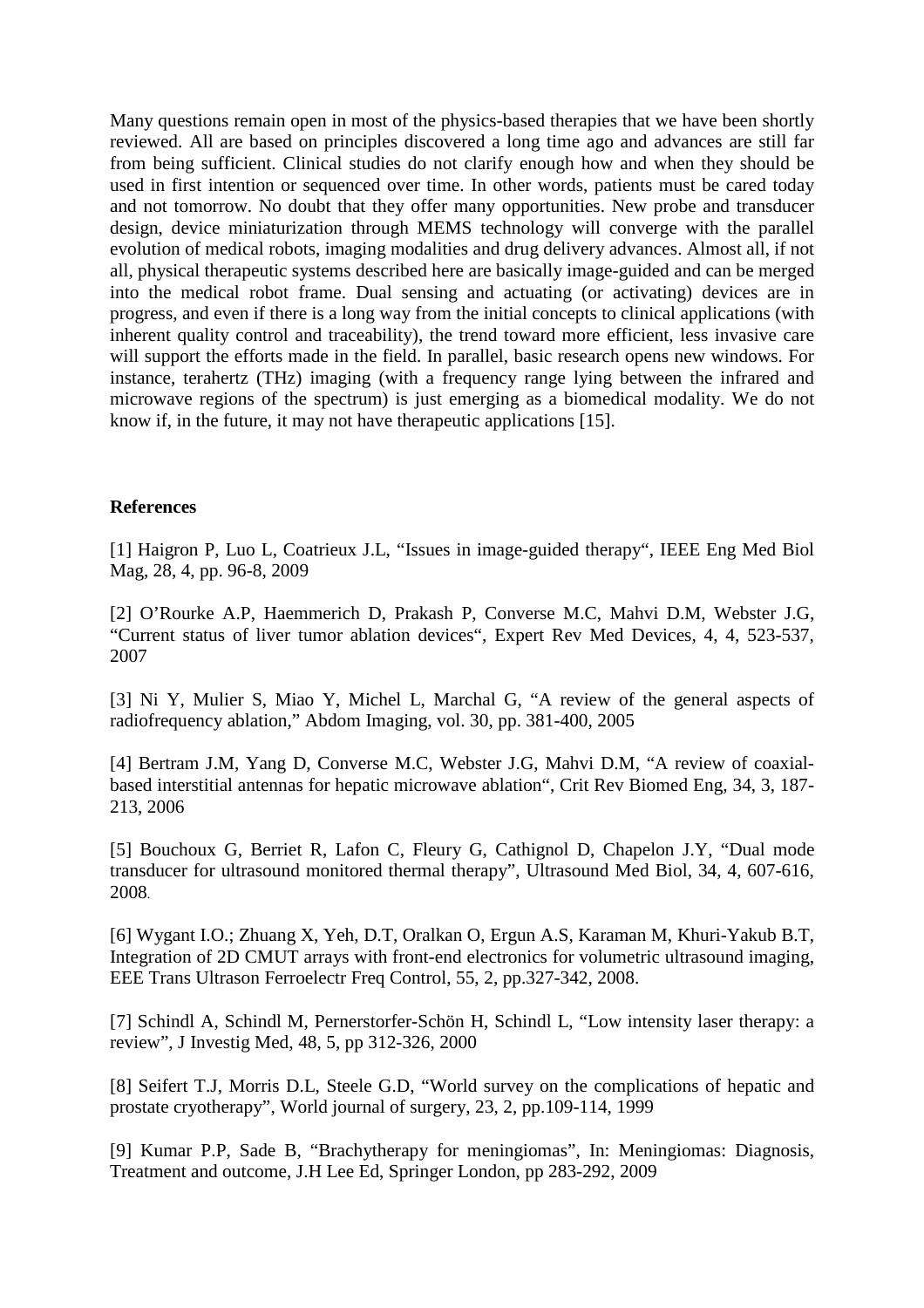[10] Andrews D.W, Bednarz G, Evans J.J, Downes B, "A review of three current radiosurgery systems", Surg Neurol, 66, 6, pp 559- 564, 2006

[11] Goetsch S.J., Murphy B.D.,Schmidt R., Micka J., De Werd L.,Chen Y., Shockley S, "Physics of rotating gamma systems for stereotactic radiosurgery - Physical characteristics and principles of operation", Int J Radiat Oncol Biol Phys, 43, pp. 3689-696, 1999

[12] Levin, W.P, Kooy H, Loeffler J.S, DeLaney T.F, "Proton beam therapy", Br J Cancer, 93, 8, pp. 849-54, 2005

[13] Ferrara K, Pollard R, Borden M, "Ultrasound microbubble contrast agents: Fundamentals and application to gene and drug delivery"**,** Annu Rev Biomed Eng, 9, pp. 415-47, 2007

[14] Dolmans D, Fukumura D, Jain R.K. "Photodynamic therapy for cancer", Nat Rev Cancer, 3, 5, pp. 380–387, 2003.

[15] Pickwell E, Wallace V.P, "Biomedical applications of terahertz technology", J Phys D: Appl Ph*.*, 39, 17, pp. R301-R310, 2006



Figure 1. Radiofrequency needle electrode. The gauge needle is introduced into the tumor and then the retractable tines are deployed.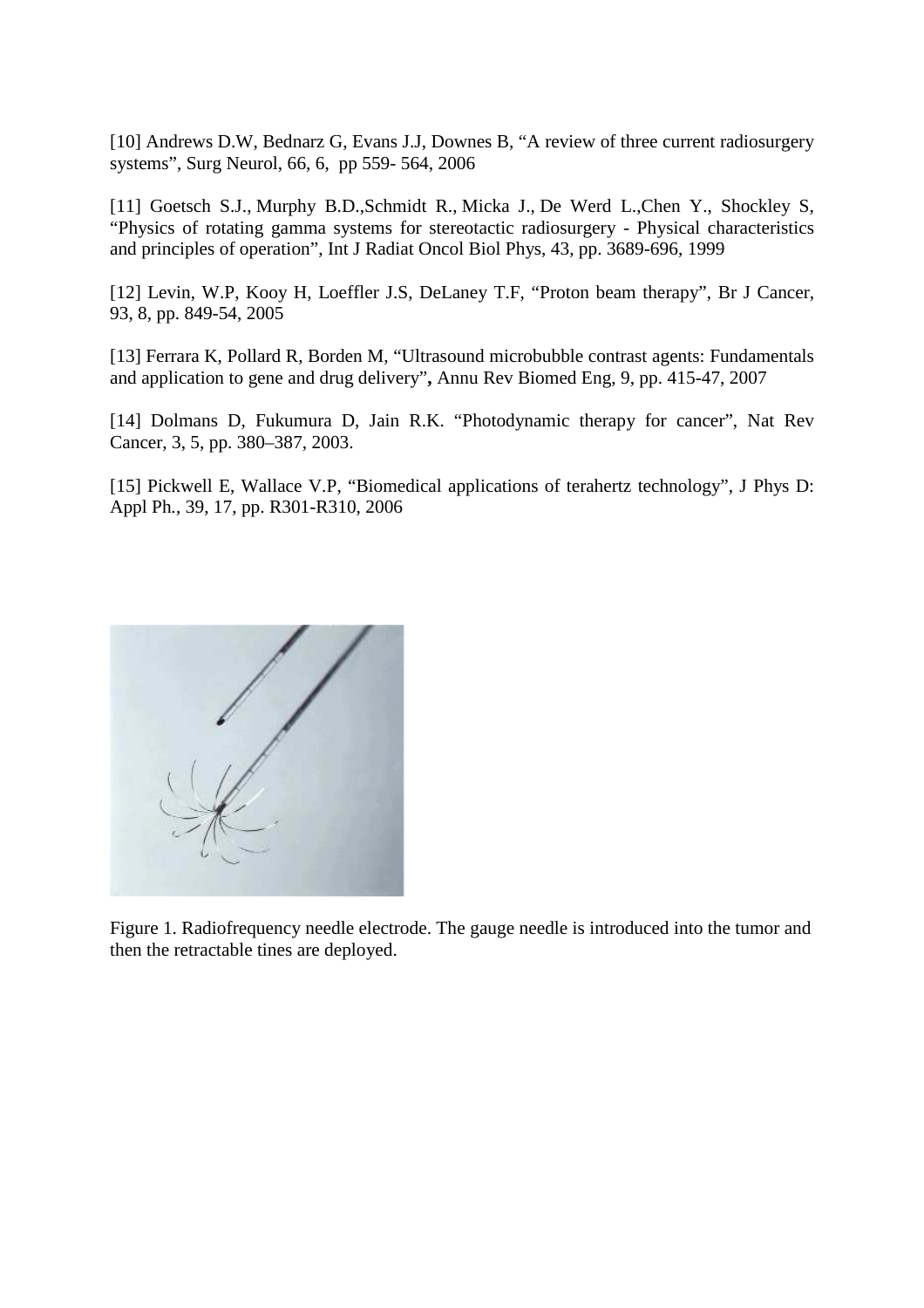

Figure 2. Computer graphics representation of the HiFU transducer for prostate cancer (*courtesy EDAP-TMS*)



Figure 3. Cryotherapy device. The tip thermocouples offer a temperature feedback that allows controlling the flow of refrigerant delivery (*Medtronic & CryoCath*).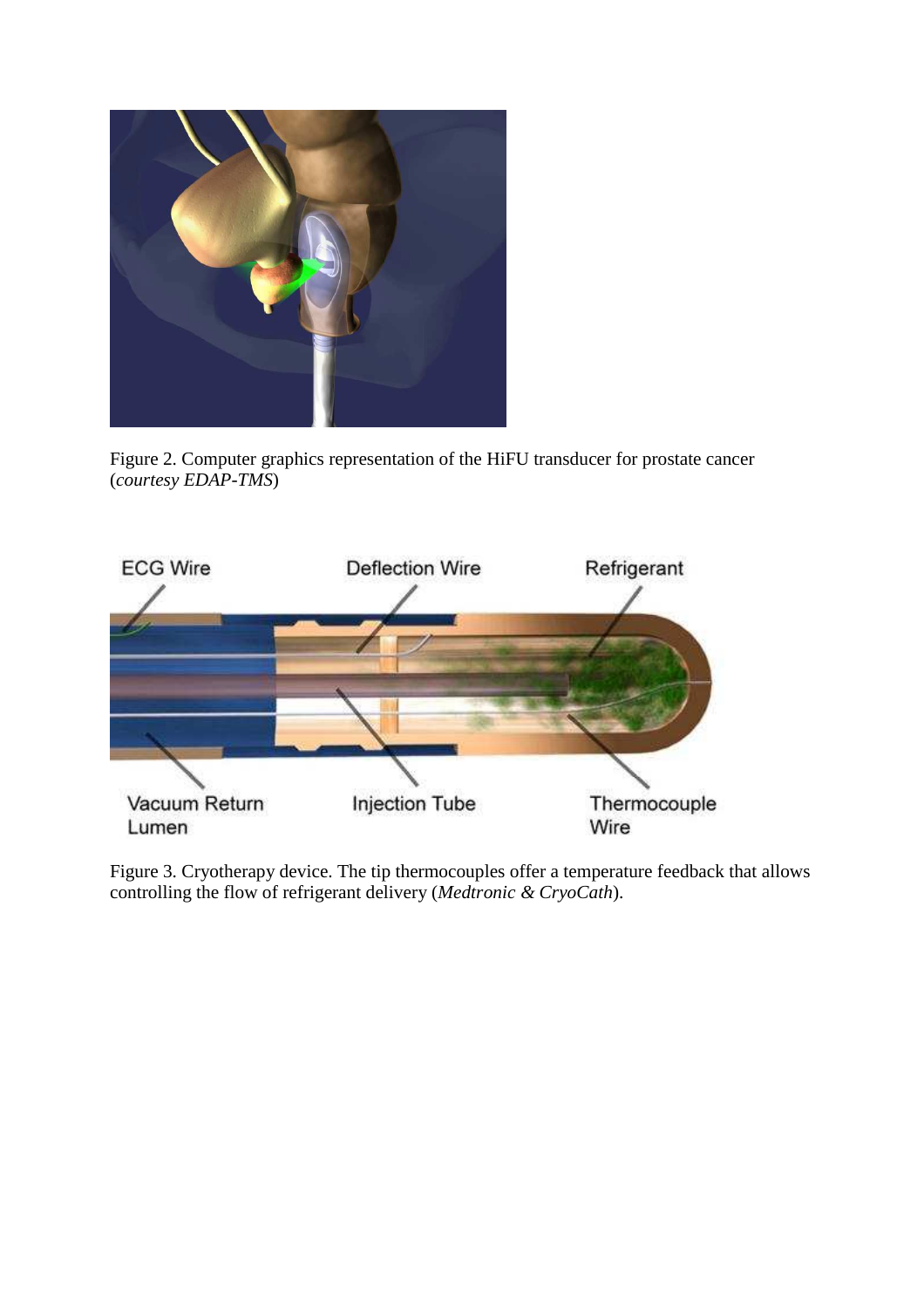

Figure 4. The Cyberknife in the treatment room set-up, based on a Kuka robot (*Accuray Company*).



Figure 5. Schematic diagram of the Leksell Gamma Knife 4C (*Elekta*).